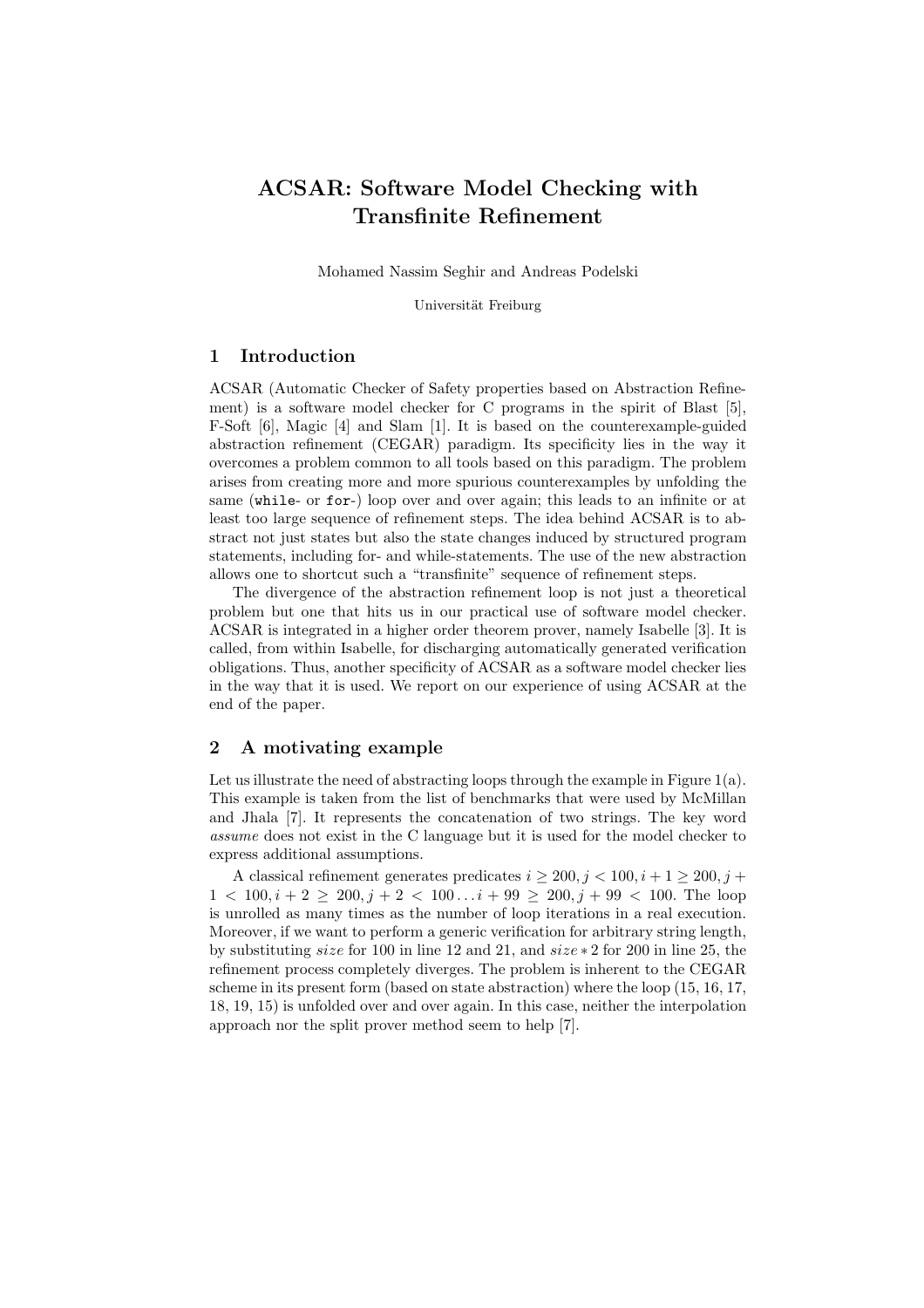

Fig. 1. Example in C code before and after the abstraction

## 3 Loop abstraction approach

As alternative to the iterative unfolding of loops, ACSAR approximates state changes induced by the execution of the loop. The idea of abstracting transitions was previously used to prove the termination of programs [2]. Our use of transition abstraction is in the context of checking safety properties.

# 3.1 How does ACSAR abstract loops ?

ACSAR extracts the list of transition constraints corresponding to the program. Bellow is the transition constraints corresponding to the loop (15, 16, 17, 18, 19, 15) from the example in Figure 1(a).

$$
pc = 15 \land y[j] \neq 0 \land z'[i] = y[j] \land i' = i + 1 \land j' = j + 1 \land pc' = 15
$$
  
\n
$$
pc = 15 \land y[j] = 0 \land pc' = 21
$$
\n(1)  
\n(2)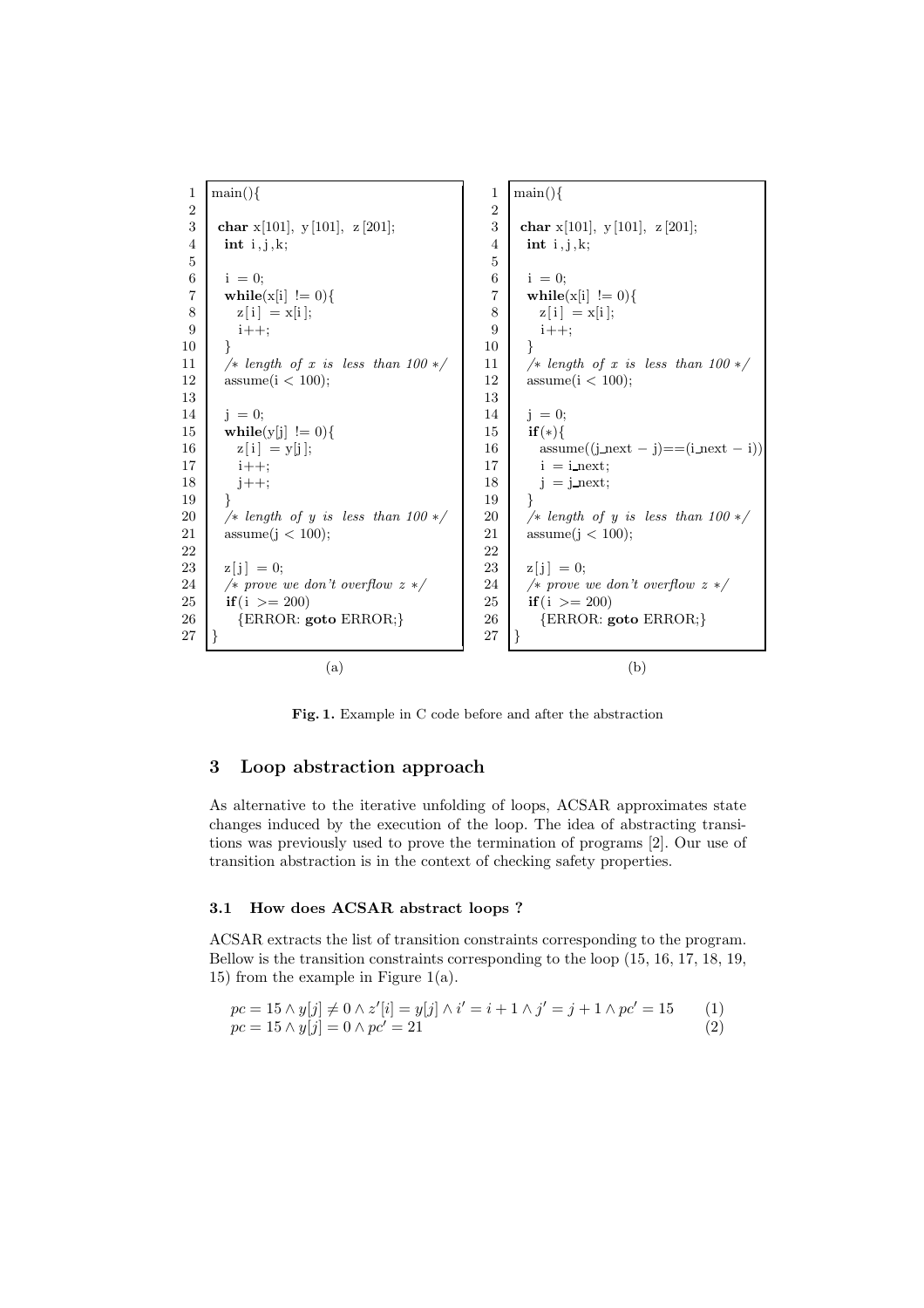A transition constraint is a conjunction of atomic formulas, it expresses a binary relation between a starting state and an arrival state of the program. In atomic formulas, variables marked with primes are evaluated in the arrival state of the transition, otherwise they are evaluated in the starting state. The special variable pc represents the program counter. When an atomic formula does not contain any variable marked with a prime it is called a guard. An atomic formula that contains variables with primes is called an update. If a variable does not appear marked with a prime in any atomic formula, then it means implicitly that its value does not change when the transition is performed.

The next step is the abstraction phase. In this phase non relevant guards are removed and constraints expressing relations between old and new values of the variables are extracted. For example: the expression  $(i' - i) = (j' - j)$  is automatically extracted by  $ACSAR$  as both variables i and j increase by the same constant number within the loop. Transition constraints (1) and (2) are replaced by their abstractions  $(1')$  resp.  $(2')$ . To the difference of transition  $(1)$ its abstraction (1') does not loop but it approximates the effect of the loop over the program variables. With this abstraction ACSAR succeeds to prove that the program is safe.

$$
pc = 15 \wedge i' - i = j' - j \wedge pc' = 21
$$
 (1')  
\n
$$
pc = 15 \wedge pc' = 21
$$
 (2')

Question: How can one express the above abstraction of a loop in terms of a source-to-source transformation on the C program? The problem is that a transition constraint expresses a constraint on the after-value of a transition, but a program statement defines the after-value by the value of an expression. As often, the solution is very simple. We write the transition constraint as a program expression (using an *uninitialized* auxiliary variable x next for the primed version of the variable  $x$ ) and use the program expression in an assume statement and then add assignment statements of the form  $x = x$  next. See Figure 1(b). The loop (15, 16, 17, 18, 19, 15) is replaced by a nondeterministic 'if' block (the 'nondeterministic' expression is denoted \*).

### What do we gain with loop abstraction? The benefit is two folds:

- We obtain better performance in terms of time and space. Table 1 illustrates a comparison between the loop abstraction approach and a simple approach based on the weakest precondition for refinement. We apply both approaches on different instances of the example of figure  $1(a)$ . Column size contains different values of the size of input array variables x and y. Implicitly, the size of z is 2 ∗ size. Using the simple approach, we clearly notice a nonlinear increase of the verification time in function of instance size. With the loop abstraction approach, the execution time is the same and relatively small for all the instances.
- Using the loop abstraction approach, we can verify a generic version (section 2) of the previous example. The abstract transition represents a parameterization of all paths corresponding to loop unfolding of different instances of the example program.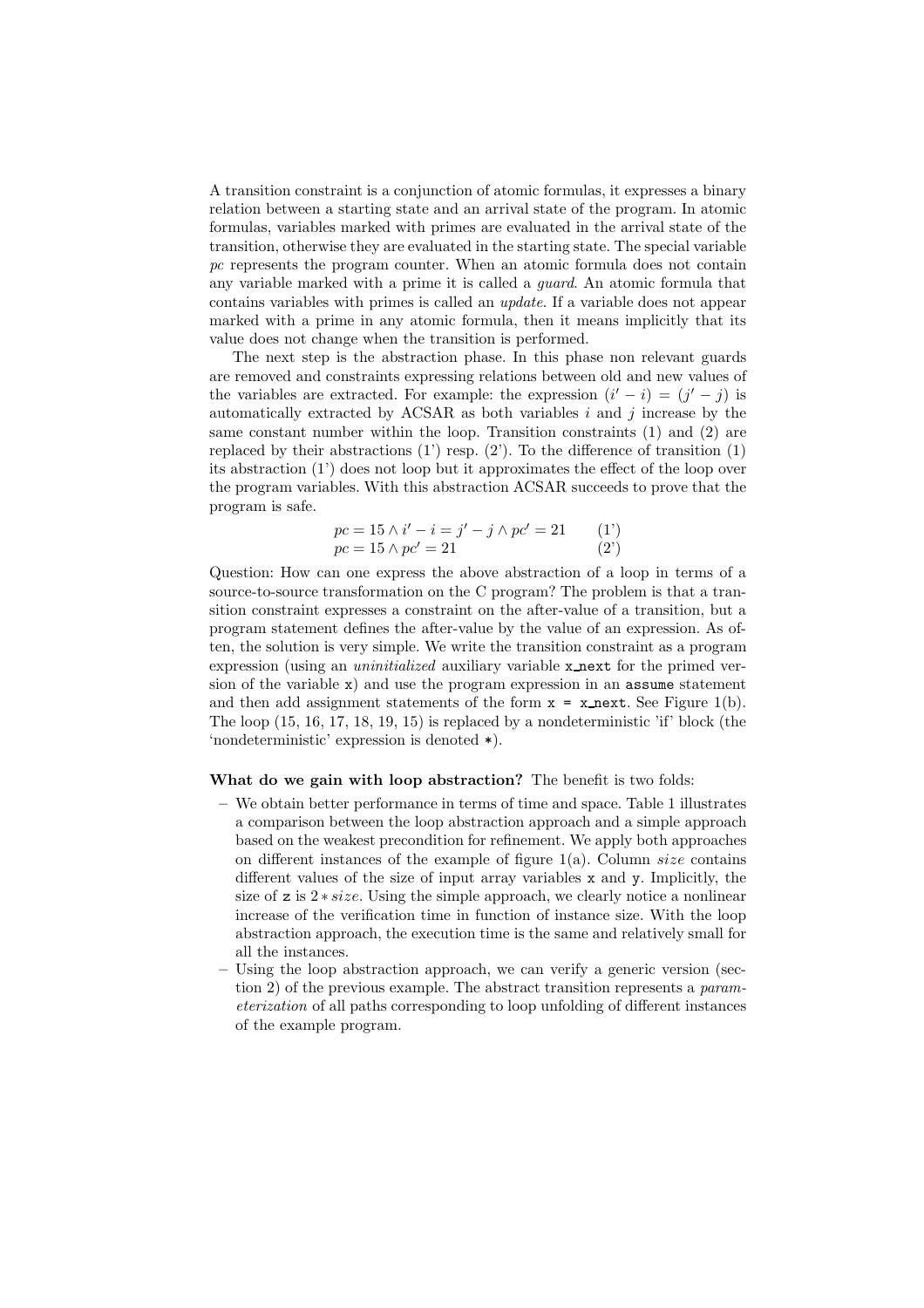| instance size |    | time        |                                                 | number of states |  |
|---------------|----|-------------|-------------------------------------------------|------------------|--|
|               |    |             | simple loop abstraction simple loop abstraction |                  |  |
|               | 10 | 1.19        | 0.29                                            | 12               |  |
|               | 20 | 2.77        |                                                 | 22               |  |
|               | 50 | 33.59       |                                                 | 52               |  |
|               |    | 75   127.72 |                                                 | 77               |  |
|               |    | 100 336.56  |                                                 | 102              |  |

Table 1. Performance comparison between the loop abstraction approach and the simple approach

# 4 ACSAR in short

ACSAR has the usual ingredients of a software model checker. It receives as input a C file consisting of functions and data structures. Location labels are used to specify a monitor for the property that we want to check. A global control-flow graph is obtained by inlining function bodies into the corresponding call sites. ACSAR translates the program into a set of transition constraints, its canonical representation. The main kernel of ACSAR is composed of two parts: the search engine that explores the state space (building the abstraction on the fly) and the counter example analyzer which increases the precision of the search engine when the abstraction is too coarse. For building the abstraction and, respectively, for checking consistency of transitions, both parts interact with a parameterized constraint solver such as Simplify. ACSAR builds the abstraction of loops on demand, namely when the counter example analyzer has detected that a loop has been unfolded twice. The threshold for the number of unfoldings is a parameter which, for now, is set to two.

# 5 Experimental Evaluation

 $ACSAR$  is used in the Verisoft project<sup>1</sup> as a back-end for the higher order interactive theorem prover Isabelle [3]. Isabelle has a Hoare logic module for the specification and verification of programs  $[9]$ . For a Hoare triple  $P \, c \, Q$  Isabelle performs the proof of the postcondition  $Q$  in three steps: the proof that  $Q$  holds, the proof that the program  $c$  terminates and the proof that no run time errors occur during the execution of  $c$  under the precondition  $P$ . For this last step Isabelle generates proof obligations expressing necessary conditions for a safe execution of any command in the program c. For example, given the integer variable x and the command  $x = x + 1$ , Isabelle generates the proof obligation  $MAXint \leq x \leq MINint$ . The task of verifying such a proof obligation is automatically delegated to ACSAR. The overall goal is to minimize the 'manual'

<sup>1</sup> http://www.verisoft.de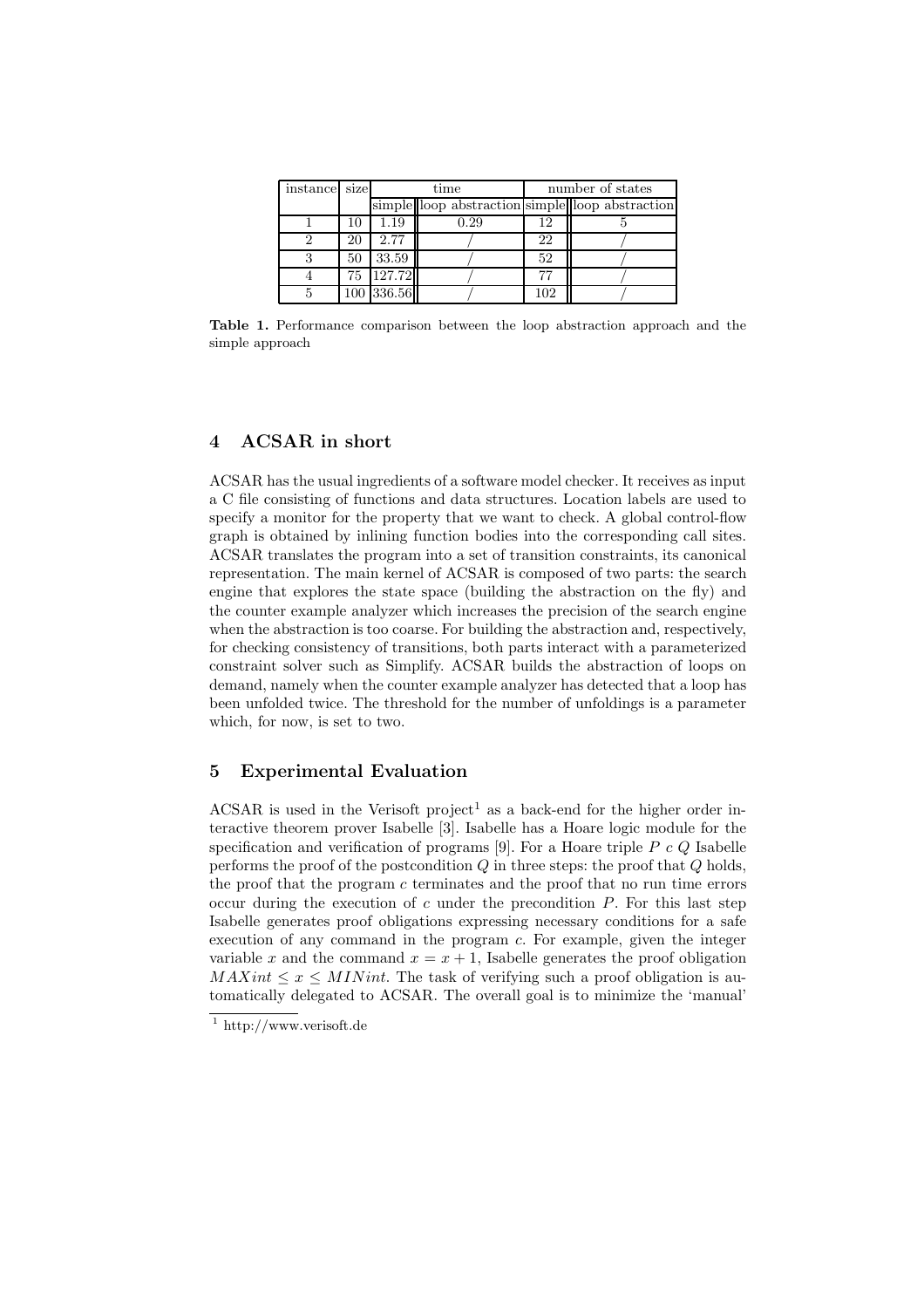interaction between the verification engineer and Isabelle. In the (ongoing) interactive verification effort for the Vamos micro-kernel (which is being developed within the Verisoft project), ACSAR automatically discharges about 75% of the (automatically generated) verification obligations (the remaining 25% concern properties that require variable quantification).

Outlook: We are planning to carry over methods for the generation of linear invariants [8] to our approach for abstracting loops. We want also to handle simple array assertions that involve quantifiers; e.g.,  $\forall i \ (0 \leq i \leq n) \Rightarrow a[i] = 0$ .

# References

- 1. Thomas Ball and Sriram K. Rajamani. The Slam project: debugging system software via static analysis. In POPL, pages 1–3, 2002.
- 2. Byron Cook, Andreas Podelski, and Andrey Rybalchenko. Abstraction refinement for termination. In SAS, pages 87–101, 2005.
- 3. Matthias Daum, Stefan Maus, Norbert Schirmer, and M. Nassim Seghir. Integration of a software model checker into Isabelle. In LPAR, pages 381–395, 2005.
- 4. Sagar Chaki et al. Modular verification of software components in C. In ICSE, pages 385–395, 2003.
- 5. Thomas A. Henzinger et al. Software verification with BLAST. In SPIN, pages 235–239, 2003.
- 6. Franjo Ivancic, Ilya Shlyakhter, Aarti Gupta, and Malay K. Ganai. Model checking c programs using F-soft. In ICCD, pages 297–308, 2005.
- 7. Ranjit Jhala and Kenneth L. McMillan. A practical and complete approach to predicate refinement. In TACAS, pages 459–473, 2006.
- 8. Michael Karr. Affine relationships among variables of a program. Acta Inf., 6:133– 151, 1976.
- 9. Norbert Schirmer. A verification environment for sequential imperative programs in Isabelle/HOL. In LPAR, pages 398–414, 2004.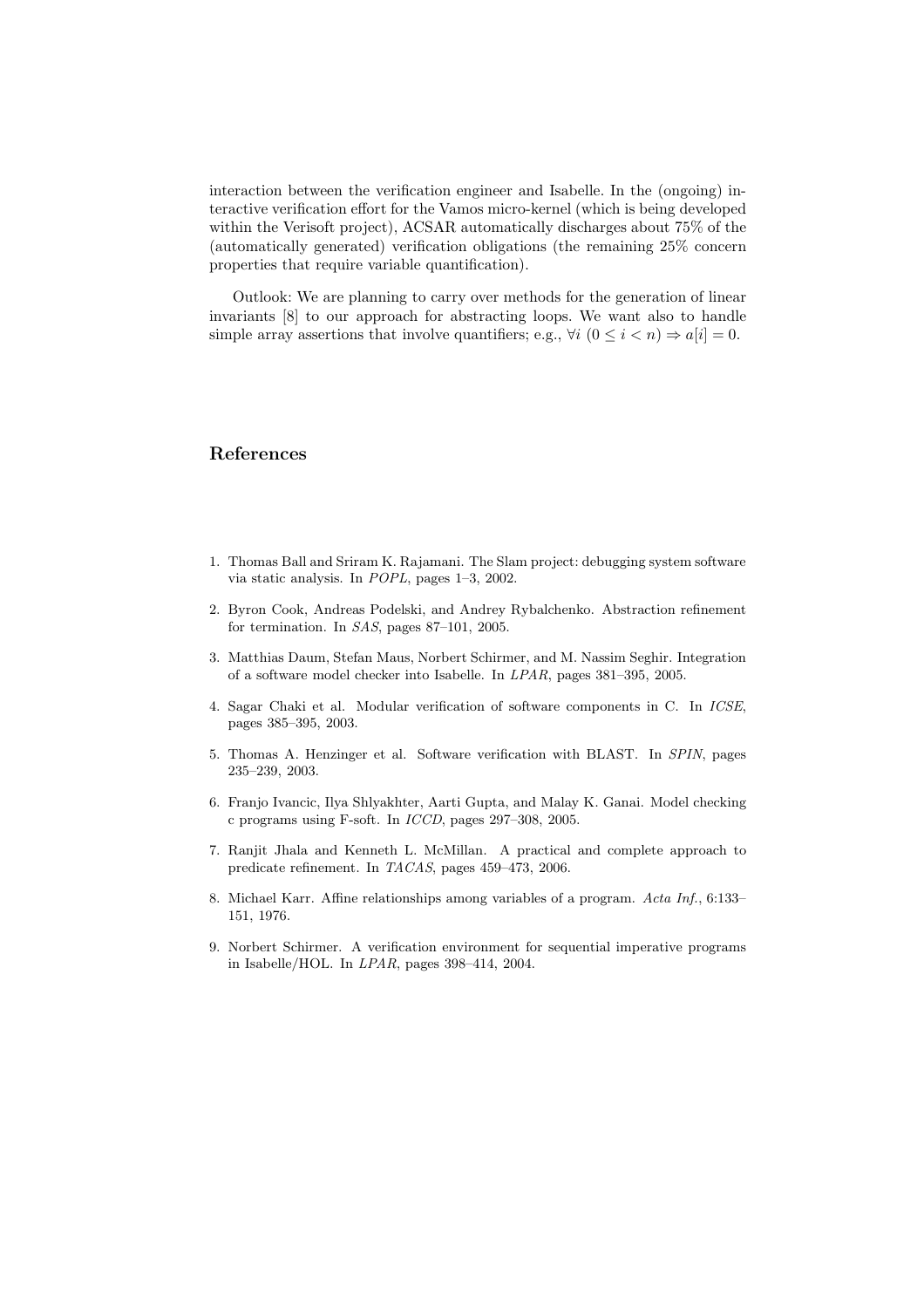#### APPENDIX

# A ACSAR the tool

## A.1 Environment

ACSAR is written in Gnu  $C++$  under the Linux operating system. It was tested with success under the following versions of Linux: Debian, Suse and Gentoo.

### A.2 Availability

A package containing the binary of ACSAR can be downloaded from the following address: http://www.mpi-inf.mpg.de/∼seghir/ACSAR/ACSAR-web-page.html.

### A.3 Application

ACSAR is used in the Verisoft project as a back-end for the higher order interactive theorem prover Isabelle. Its role is to discharge runtime error guards, mainly for: overflows and underflows, array out of bounds and NULL pointer dereferences. Among the applications that we verified: the Vamos micro-kernel. We are actually verifying a string library and the  $C_0$  compiler( $C_0$  is a subset of the C language). 25% of the functions constituting the  $C_0$  compiler were already verified. Figure 2 shows program representation within the Isabelle proof environment. Guards are given between  $\{ \}'$   $\}$ . The result of the verification after calling ACSAR is shown in Figure 3. Figure 4 shows the case when a guard does not hold, in this situation a counter example is generated.

# B Demo

In this section we describe our demonstration plan. First, we consider example of Figure 5 to show how to specify a property and verify whether it holds using ACSAR. This example represents a routine from Linux-2.4.0 CD-ROM interface device driver. For readability concerns, portions of the code that are not relevant to the property that we want to check are omitted.

As verifier, one does not require to understand the functionality of the code to be verified, however, one should know what to verify and how to specify it. Fortunately, for our example of Figure 5, the developer documented his code by adding the following comment: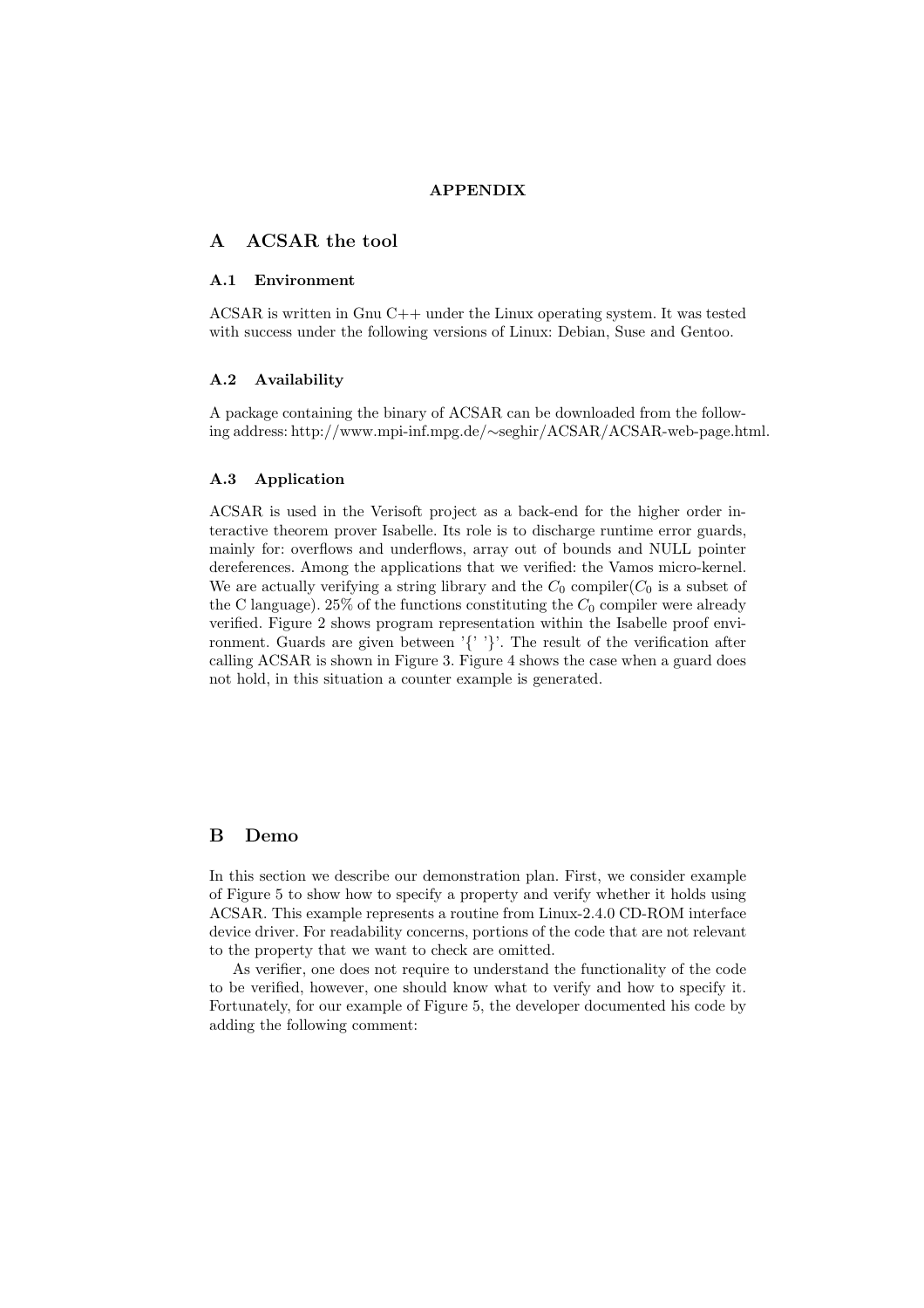```
File Edit View Cmds Tools Options Buffers Proof-General X-Symbo
                                                       \boxed{\phantom{1}}Coto Find Command Stop
\boxed{\circ} \boxed{\circ} \boxed{\circ}国
                                             [≂
                                                                                                              |{\bf \Theta}| \bf{0}-19
                                 Tudo
 State Context Retract
  select_sort.thy *isabelle*
 (i_{1}) == \overline{0}_{i};
WHILE i \times 100 - 1 DO
\blacksquare\lceil smallest \lceil \text{++} \rceil \lceil \text{`i} \rceil ;
\hat{\mathbf{Y}}i < 100}\mapsto\{a: z \geq 1\} \mapsto'aSmallest ::= 'a['i];(i) := (i+1);WHILE 'j \leq 100 - 1 DO
(**************Array Access*****************)\{^{\prime}\}\in100\} \mapsto{ \begin{aligned} & \left\{ \begin{array}{ll} \gamma &> 100 \end{array} \right\} \cdot \gamma \\ & \text{IF} \quad \text{if} \quad \gamma &< \text{aSmallest THEN 'smallest := 'j}; \\ & & (\text{********} \text{Atr}) \\ & & \text{if} \quad \gamma &< \text{aSmallest } \gamma \\ & & \text{if} \quad \gamma &< \gamma \end{aligned}\hat{\mathbf{Y}}j < 100}\mapsto{y \choose j} = 0 + \rightarrow<br>
{s} = 0 + \rightarrow<br>
{s} = {s} + {s} = {s} + {s} + {r} + {r}'j := j = 'j + 1\texttt{OD}_{\mathcal{F},\mathcal{F}}(************Array Access********************)\frac{1}{2} i < 100 →
\begin{array}{l} {\left\{ \begin{array}{ll} \left\langle \begin{array}{ll} \bullet \\ \end{array} \right\rangle = \begin{array}{ll} 0 \end{array} \right\} \mapsto }\\ \left\langle \begin{array}{ll} \text{temp} \end{array} \right\rangle := \left\langle \begin{array}{ll} \text{a} \end{array} \right\rangle \left\langle \begin{array}{ll} \text{i} \end{array} \right\rangle \end{array} \end{array}(*************Array Access*****************)\{i : 100\} \mapsto\{ smallest < 100}\mapsto\{\text{`smallest} > = 0\} \mapsto \text{`al'aini} = \text{`al'smallest};(*************************************)A smallest 1003. The Contract of the Magnetic Library<br>[ISO8--**-XEmacs: select_sort.thy<br>Theory loader: removing "select_sort"
                                                                                       (Isar script XS: isabel]
                                                                                                                                       M
```
Fig. 2. Program representation in Isabelle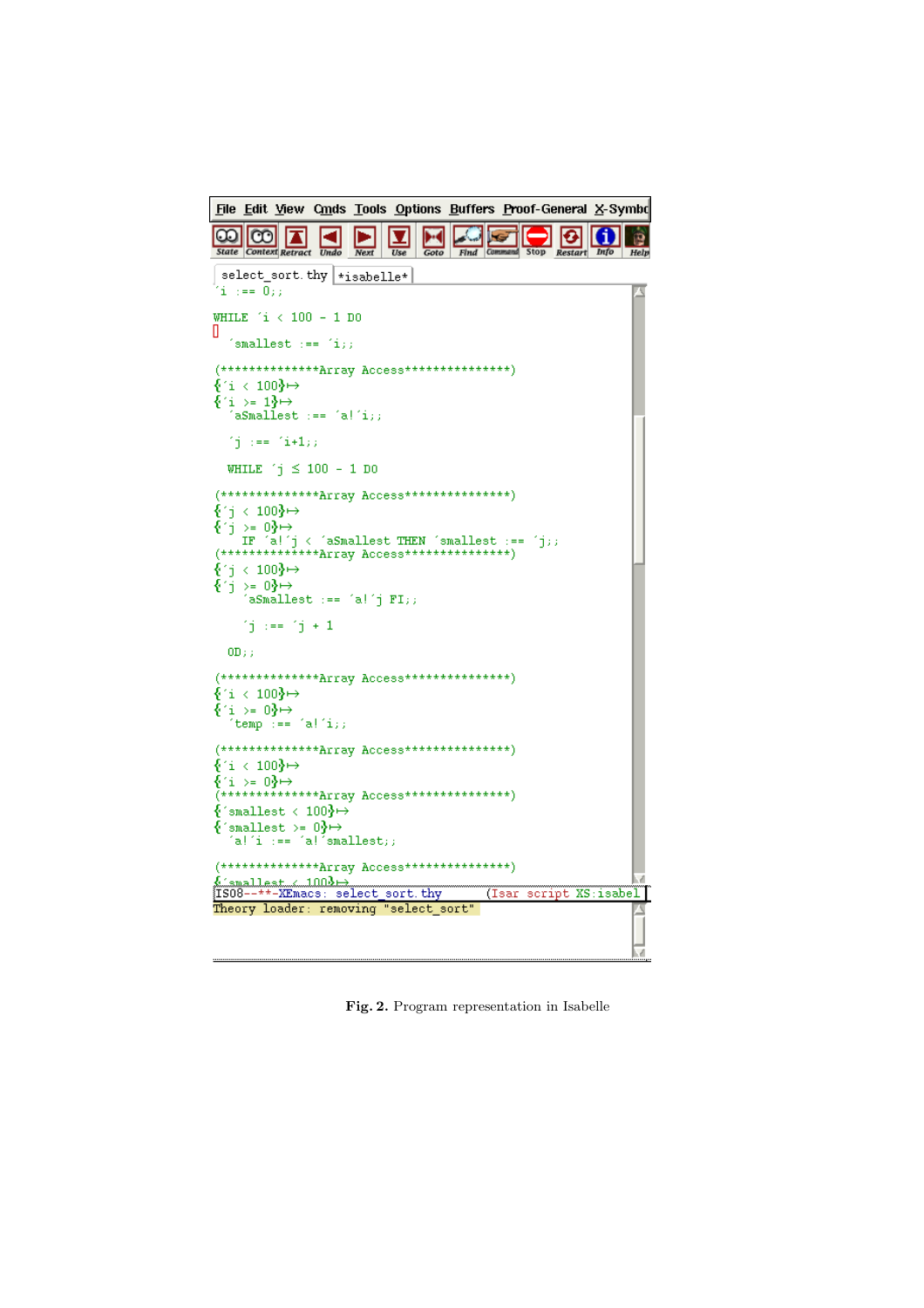| <b>Exclude Island Proof General: select sort.thy</b><br>$\bullet$                                                                                                                                                                                                                                                                                                         | $\blacksquare$ $\blacksquare$ $\blacksquare$ |
|---------------------------------------------------------------------------------------------------------------------------------------------------------------------------------------------------------------------------------------------------------------------------------------------------------------------------------------------------------------------------|----------------------------------------------|
| File Edit View Cmds Tools Options Buffers Proof-General X-Symbol Isabelle                                                                                                                                                                                                                                                                                                 | Help                                         |
| <b>CO</b><br>n i<br>ထ<br>$\bullet$<br>ie.<br>$\mathbf{K}$<br>State Context Retract Undo<br>Use<br>Find Comment Stop<br>Next<br>Restart Info<br>Goto<br>Help                                                                                                                                                                                                               |                                              |
| select_sort.thy *isabelle*<br>res selections :== 0"                                                                                                                                                                                                                                                                                                                       |                                              |
|                                                                                                                                                                                                                                                                                                                                                                           |                                              |
| thm selections body def                                                                                                                                                                                                                                                                                                                                                   |                                              |
| lemma select sort lemma:<br>includes selections impl                                                                                                                                                                                                                                                                                                                      |                                              |
| shows "V G. $\Gamma$ + (G) 'return result :== PROC selections() (t. t may only modify globals G in [privileged exists]}"<br>M.(*val = typdef := [("i","int"),("j","int"),("smallest","int"),("aSmallest","int"),("temp","int"),("a[100]","int2<br>"), ("res selections", "int") $\vert * \rangle$ ;<br>apply (hoare rule HoarePartial ProcNoRec1)<br>apply (swmc)<br>done |                                              |
|                                                                                                                                                                                                                                                                                                                                                                           |                                              |
| Lt Hana<br>فمحمقت والمنجم يتمصم ومعمسه والمال<br>IS08-----XEmacs; select sort.thy<br>(Isar script XS: isabelle/s Font Scripting )----50%--                                                                                                                                                                                                                                |                                              |
| ***<br>*** Error Location < <error 1="">&gt; is not reachable</error>                                                                                                                                                                                                                                                                                                     |                                              |
| ***<br>***<br>Error Location < <error_10>&gt; is not reachable<br/>***</error_10>                                                                                                                                                                                                                                                                                         |                                              |
| ***<br>Error Location < <error 11="">&gt; is not reachable<br/>***</error>                                                                                                                                                                                                                                                                                                |                                              |
| ***<br>Error Location < <error 12="">&gt; is not reachable<br/>***</error>                                                                                                                                                                                                                                                                                                |                                              |
| ***<br>Error Location < <error 13="">&gt; is not reachable<br/>***</error>                                                                                                                                                                                                                                                                                                |                                              |
| ***<br>Error Location < <error 14="">&gt; is not reachable<br/>***</error>                                                                                                                                                                                                                                                                                                |                                              |
| ***<br>Error Location < <error 2="">&gt; is not reachable<br/>***</error>                                                                                                                                                                                                                                                                                                 |                                              |
| ***<br>Error Location < <error 3="">&gt; is not reachable<br/>***<br/>***</error>                                                                                                                                                                                                                                                                                         |                                              |
| Error Location < <error 4="">&gt; is not reachable<br/>***<br/>***<br/>Error Location &lt;<error 5="">&gt; is not reachable</error></error>                                                                                                                                                                                                                               |                                              |
| ***<br>***<br>Error Location < <error 6="">&gt; is not reachable</error>                                                                                                                                                                                                                                                                                                  |                                              |
| ***<br>***<br>Error Location < <error 7="">&gt; is not reachable</error>                                                                                                                                                                                                                                                                                                  |                                              |
| ***<br>***<br>Error Location < <error 8="">&gt; is not reachable</error>                                                                                                                                                                                                                                                                                                  |                                              |
| ***<br>***<br>Error Location < <error 9="">&gt; is not reachable</error>                                                                                                                                                                                                                                                                                                  |                                              |
| ***<br>***                                                                                                                                                                                                                                                                                                                                                                |                                              |
| *** At command "apply".                                                                                                                                                                                                                                                                                                                                                   |                                              |
|                                                                                                                                                                                                                                                                                                                                                                           |                                              |
|                                                                                                                                                                                                                                                                                                                                                                           |                                              |
|                                                                                                                                                                                                                                                                                                                                                                           |                                              |

Fig. 3. Result of Isabelle after calling ACSAR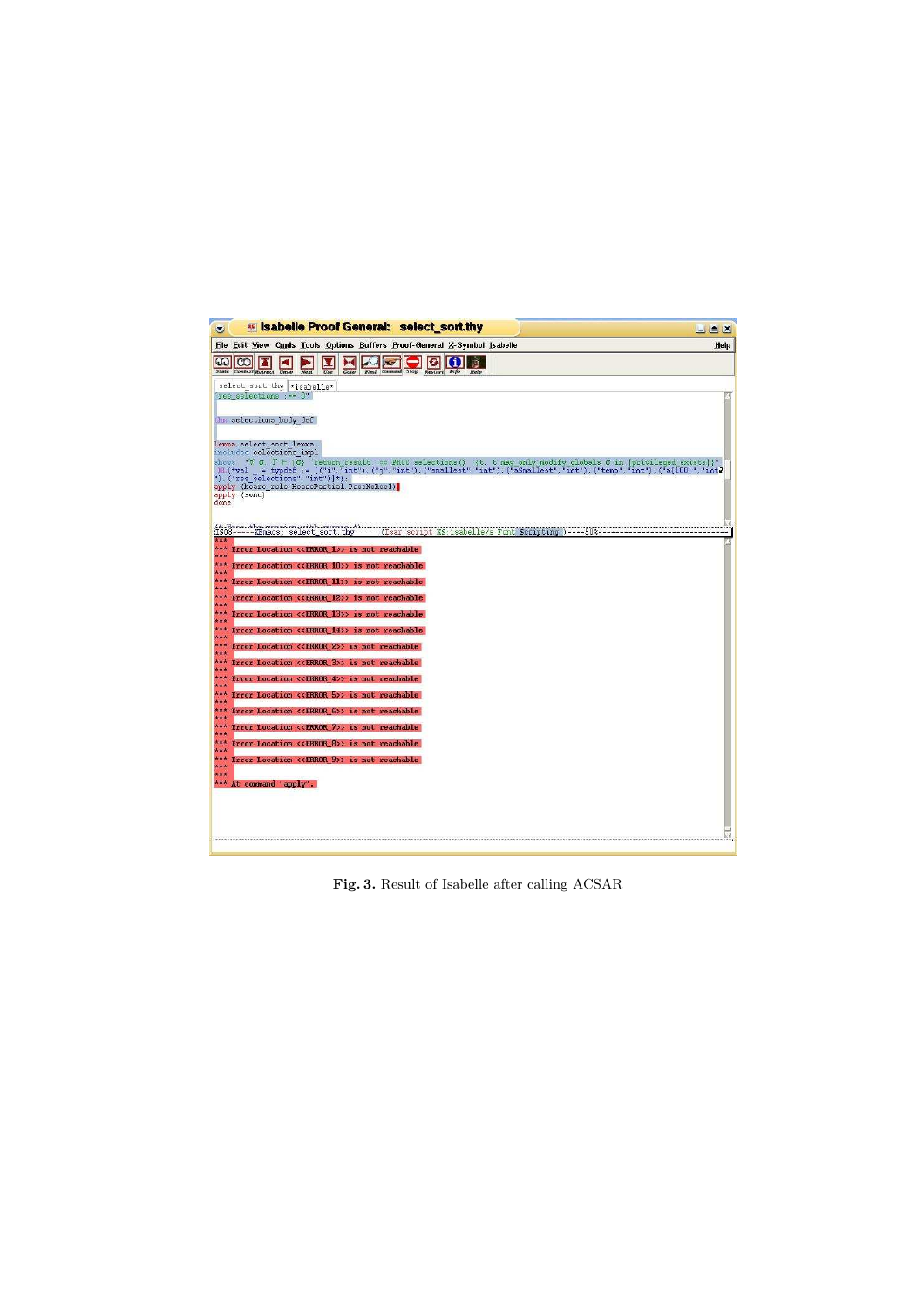

Fig. 4. Case of counter example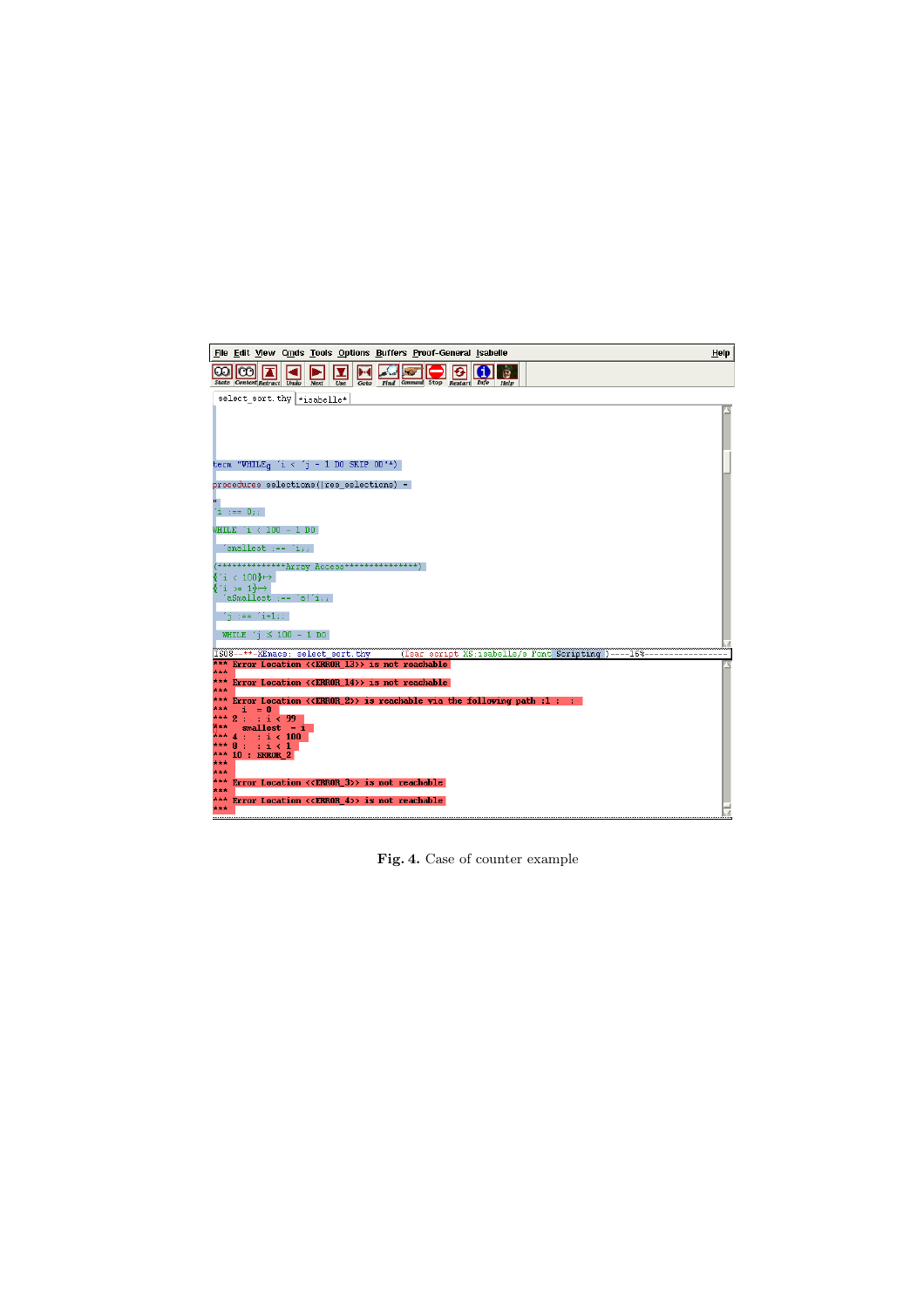### The result register can be read 10 bytes at a time, a wait for result to be asserted must be done between every 10 bytes

This constitutes for us an informal description of a behavioral property that the implementation should fulfill. A formalization of this assertion is required so that we can check it with ACSAR. For this, we use functions called by the routine as stubs and exploit them to define a monitor for the property to be checked. The function read result register is the one that reads the result register and is result ready is the one that is called to wait for the result. The specification can then be stated as follows: between every ten calls of function read result register we must call the function is result ready at least once. We introduce the variable monitor, it is incremented each time the function read result register is called, this is illustrated in Figure 6. If monitor becomes greater than ten then error label ERROR 1 is reachable, meaning that the specification is violated. When is result ready is called, monitor is set to zero.

We call acsar with the command:

acsar --reach --mainproc get result --file linux cd driver.c

Option 'reach' specifies that we want to check reachability, 'mainproc' specifies the root procedure and 'file' refers to the source file of the program that we want to verify. As result, ACSAR returns a counter example. See Figure 7. Local variables are renamed by concatenating their names with the name of the function in which they are declared. Numbers at the beginning of lines represent pc internal values (not line numbers in the source file). The counter example says that variable monitor becomes greater than ten after it is incremented once and we jump to ERROR<sub>1</sub>. How can this happen? In fact, this scenario is possible as monitor was not initialized before the call to read\_result\_register at line 9 in Figure 5. Thus, after this call monitor can have any value. By initializing monitor to zero before line 9, ACSAR answers that the program is safe.

### B.1 Example for loop abstraction

Now we present a case where loop abstraction is required. We take the example of Figure 1(a), previously presented in this paper. By calling ACSAR on that example we notice that the verification process loops without terminating. Let us now call ACSAR with the command:

acsar --reach --mainproc main --file string\_concat1.c --loopsumr

The 'loopsumr' option tells ACSAR to abstract a loop if it is unfolded more than twice during the verification. This time ACSAR is able to prove the safety of the program. To see the transformation occurring to the program, we use the option 'printloopsumr' that displays transition constraints constituting the loop and the abstraction of the loop as a single transition constraint. See Figure 8. pc 1 represents the value of pc after performing the transition. Like in the C language  $\&&$  expresses the logical AND. The conjunct appearing before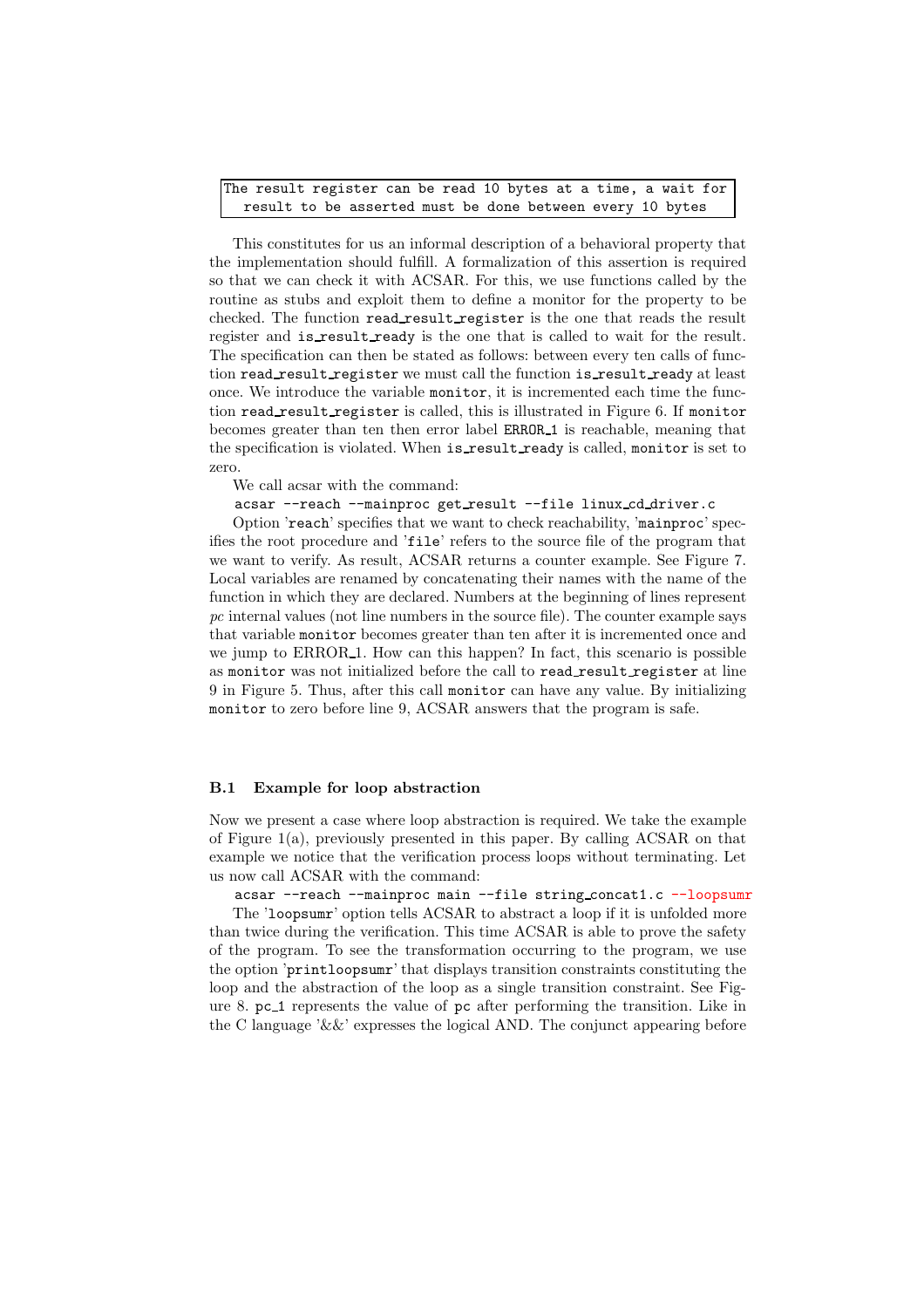the occurrence of  $pc_1$  represents the guard and the one appearing after the occurrence of  $\verb|pc_1$  represents the update. We notice in the abstraction that new variables temp\_var\_1 and temp\_var\_2 are introduced. They correspond respectively to the values of i and j after executing the loop. Transition constraints constituting the original loop are disabled.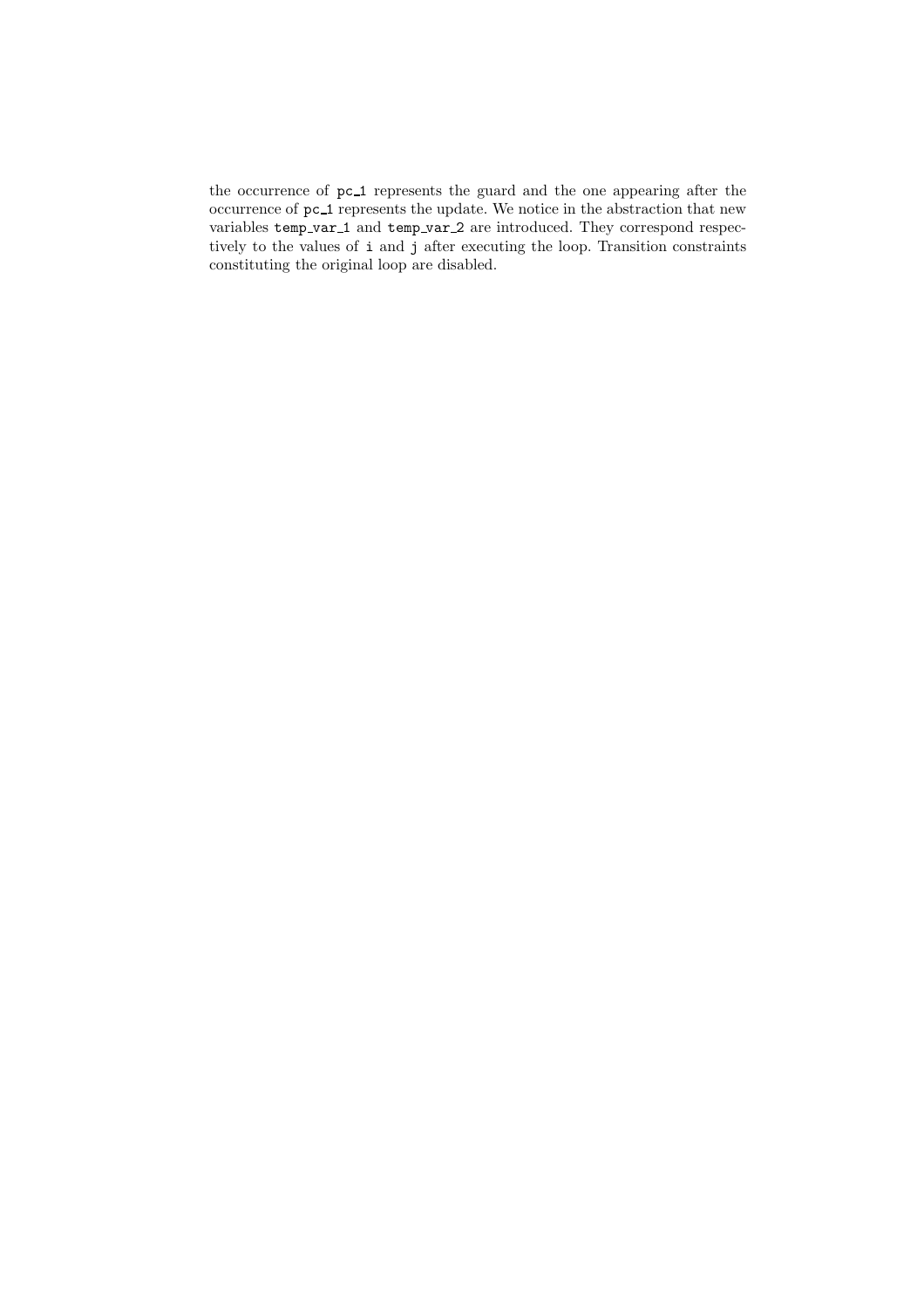```
1 static void
2 get result (unsigned char ∗result buffer,
3 unsigned int ∗result size)
4 {
5 unsigned char a, b;
6 int i, res;
7 unsigned int retry count;
8
9 b = read\_result\_register();
10 if (ERROR == 1) goto ERROR 1;
11 if ((a \& 0 \text{xf0}) := 0 \text{x}20)12 {
13 if (b > 8)14 {
15 for (i=0; i<8; i++)
16 {
17 ∗ result buffer = read result register ();
18 if \text{ERROR} == 1) goto ERROR_1;
19 // ...........
20 }
21 b = b – 8;<br>22 while (b >
         while (b > 10)\begin{array}{ccc} 23 & \quad & \{ \\ 24 & \quad & \end{array}24 res = is result ready ();<br>25 while ((retry count > 0)
           while ((retry count > 0) && (!res))
26 {
27 res = is result ready ();
\begin{array}{c|c} 28 \\ 29 \end{array} // ...........
29 }
30 \text{ res} = \text{is} \text{ result} \text{ ready} ();
31
32 // ..........
\frac{33}{34}for (i=0; i<10; i++)35 {
36 ∗ result_buffer = read_result_register ();
37 if (ERROR == 1) goto ERROR 1;
38 }
39 \quad b = b - 10;40 }
41 if (b > 0)42 {
43 res = is result ready();44 // ..........
45 }
46 }
47 while (b > 0)48 {
49 ∗ result buffer = read result register ();
50 if (ERROR == 1) goto ERROR<sub>1</sub>;
51 b−−;
52 }
53 }
54 goto end;
55 ERROR 1:;
56 end:;
57 }
```

```
1 int is result ready ()
 2 {
 3 \sim monitor = 0;
 4 if (ACSAR NONDET)
 5 {
 \begin{array}{c|c}\n6 & \text{return } 0; \\
7 & \text{}\n\end{array}7 }
 \begin{array}{c|c}\n8 & \text{else} \\
9 & 4\n\end{array}\begin{array}{c|c} 9 \\ 10 \end{array} {
                return 1;
11 }
12 \mid \}13
14 read result register ()
15 {
\begin{array}{c|c}\n 16 & ++ \text{ monitor;} \\
 17 & \text{if (monitor >)}\n \end{array}17 if (monitor > 10)<br>18 ERROR = 1;
             ERROR = 1;19 else ERROR = 0;
20 }
```
Fig. 6. Monitor corresponding to the CD-ROM driver

Fig. 5. CD-ROM driver routine